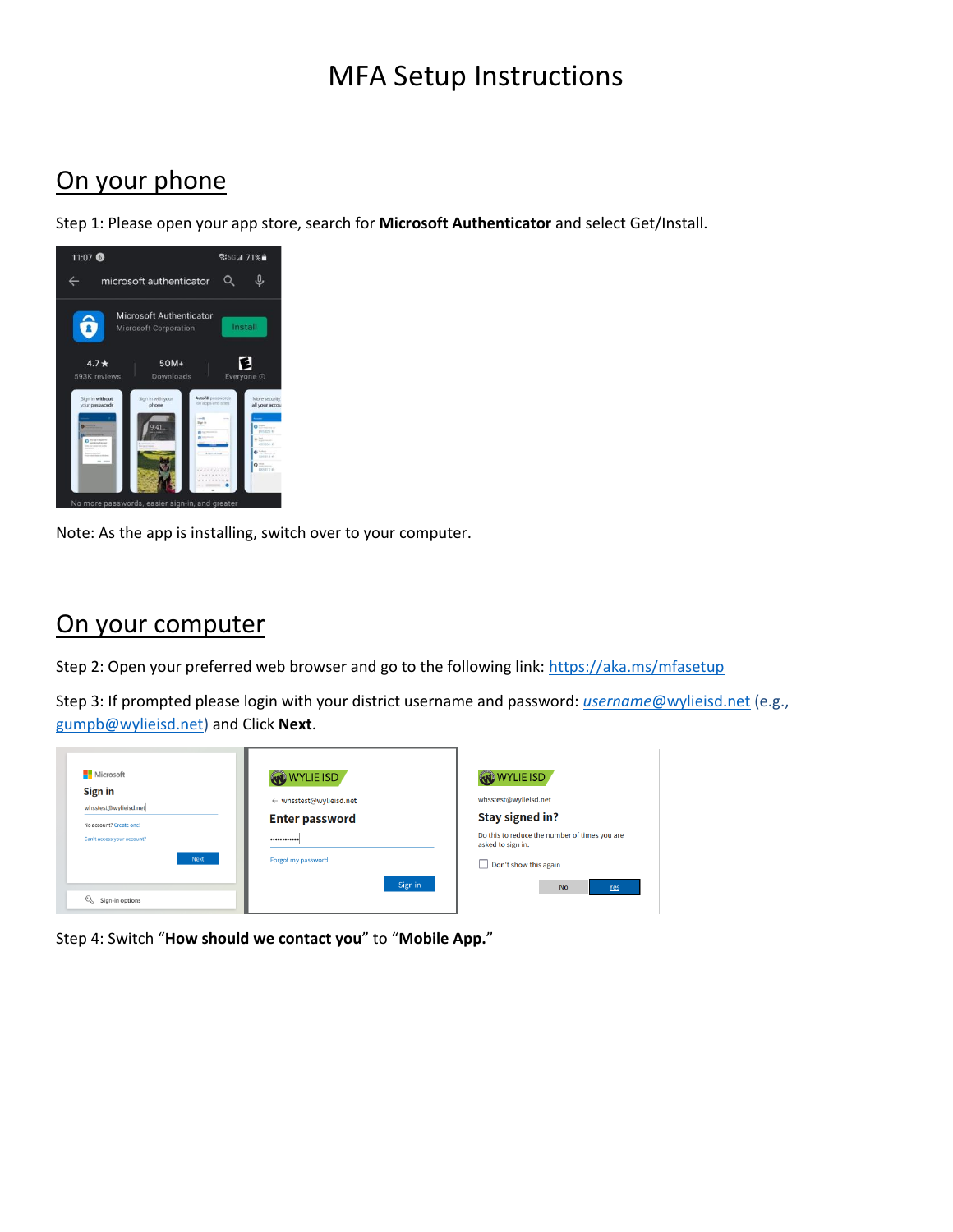| WYLIE ISD                                                                                                                         | ?<br>whsstest@wylieisd.net |
|-----------------------------------------------------------------------------------------------------------------------------------|----------------------------|
| Additional security verification                                                                                                  |                            |
| Secure your account by adding phone verification to your password. View video to know how to secure your account                  |                            |
| Step 1: How should we contact you?<br>Mobile app<br>$\checkmark$                                                                  |                            |
| - How do you want to use the mobile app?-<br>Receive notifications for verification<br>$\odot$<br>Use verification code<br>O      |                            |
| To use these verification methods, you must set up the Microsoft Authenticator app.<br>Please configure the mobile app.<br>Set up |                            |
|                                                                                                                                   | Next                       |
|                                                                                                                                   |                            |
| @2021 Microsoft Legal<br>Privacy                                                                                                  |                            |

Step 5: Under "**How do you want to use the mobile app?**" choose "**Receive notifications for verification**", as shown above, and then click **set up.** This should take you to the screen below.

| Configure mobile app                                                                                   |                       |
|--------------------------------------------------------------------------------------------------------|-----------------------|
| Complete the following steps to configure your mobile app.                                             |                       |
| 1. Install the Microsoft authenticator app for Windows Phone, Android or iOS.                          |                       |
| 2. In the app, add an account and choose "Work or school account".                                     |                       |
| 3. Scan the image below.                                                                               |                       |
|                                                                                                        |                       |
| If you are unable to scan the image, enter the following information in your app.<br>Code: 790 386 084 |                       |
| https://mobileappcommunicator.auth.microsoft.com/mac/MobileAppCommunicator.svc/510101603<br>Url:       |                       |
| If the app displays a six-digit code, choose "Next".                                                   |                       |
|                                                                                                        |                       |
|                                                                                                        | <b>Next</b><br>cancel |
|                                                                                                        |                       |

# On your phone

Note: If the Microsoft Authenticator App is not open please open it.

Step 6: Select **I agree** and **Scan the QR Code**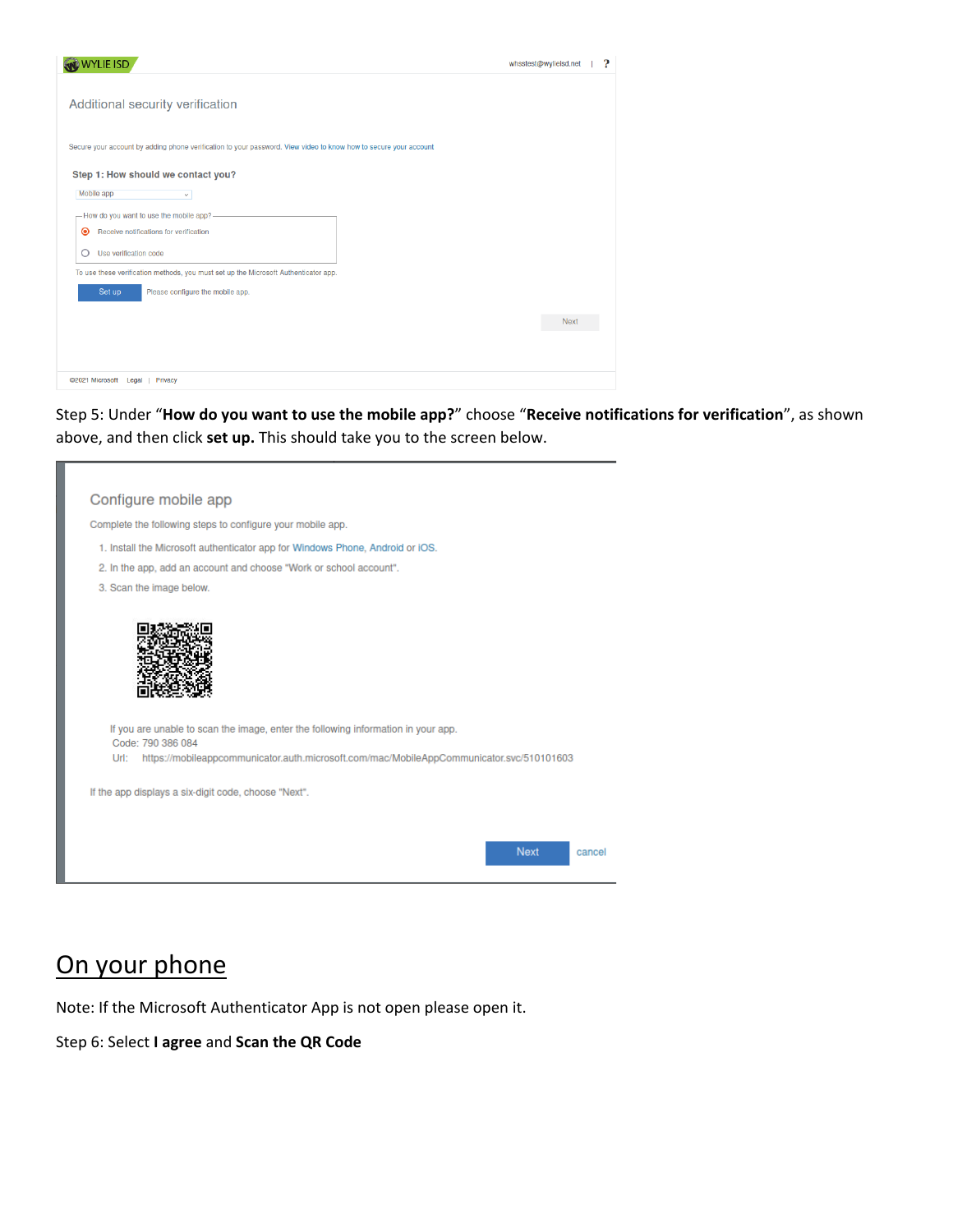

Step 7: If you get a security pop up for your camera choose **Only this time**



Step 8: Scan the qr code on your computer screen with your phone.

Step 9: Tap **OK** for the "app lock enabled" notification.



Step 10: Tap **Got It** on the **Check for Notifications** screen.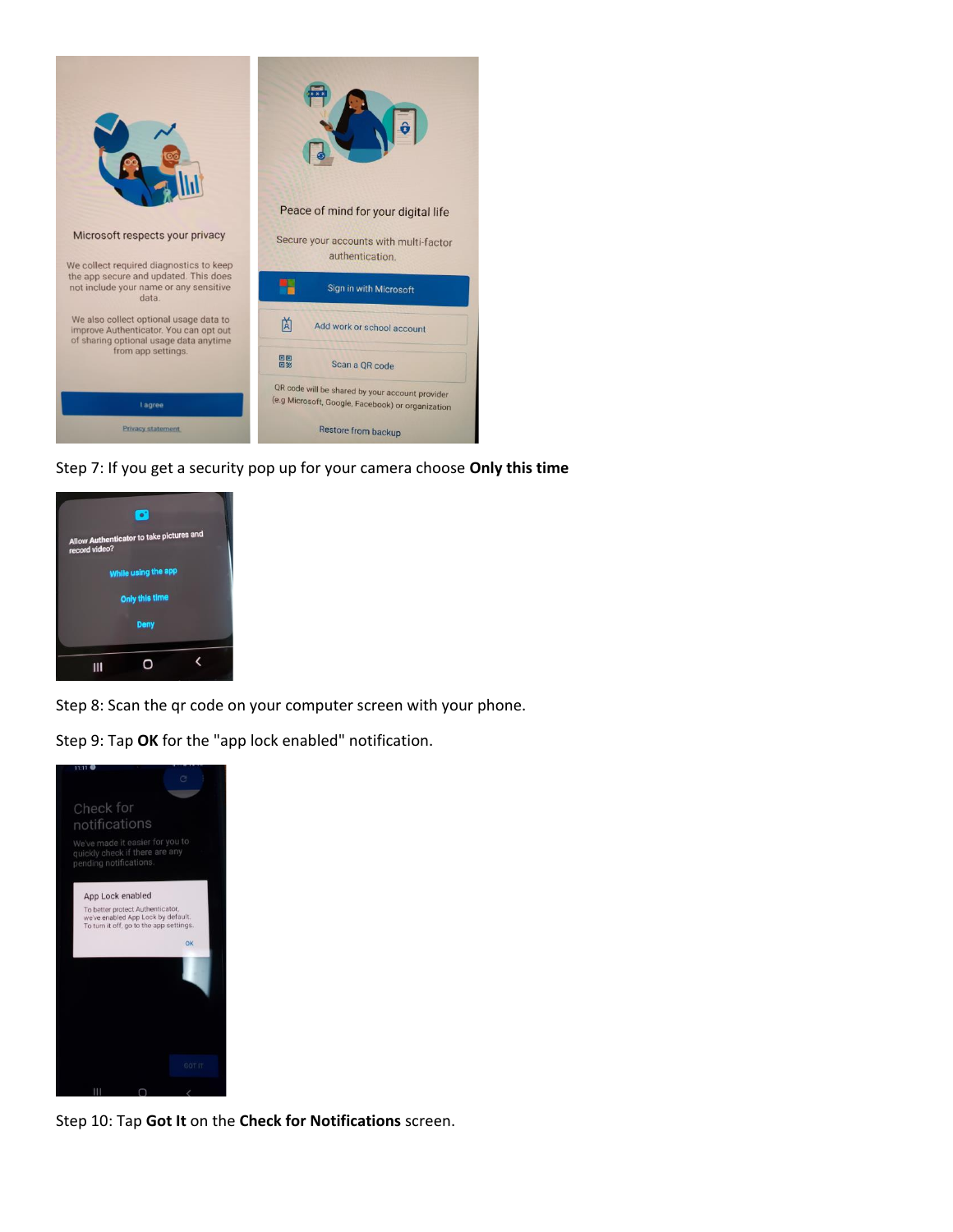

### On your computer

Step 11: Click **Next** on computer after scanning the QR code.

Note: You will be asked to verify your setup on your phone.



#### On your phone

Step 12: If your phone is locked, unlock your phone and select the **Approve Sign in** from the Approve Sign in pop up message. If you don't have a popup, please check your notifications area or open the Microsoft Authenticator application and choose Approve.